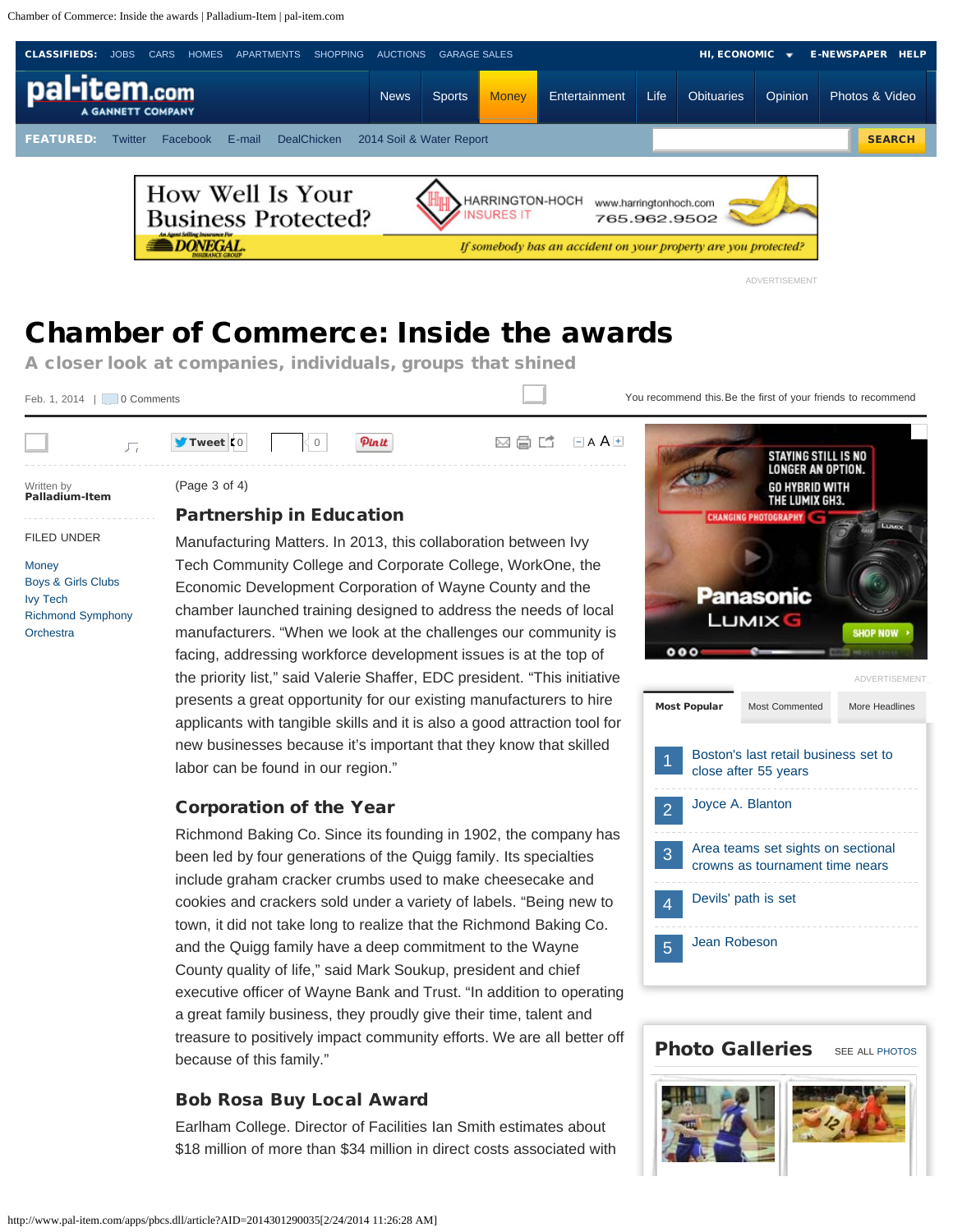recent building projects on campus were awarded to county-based firms.

Keith Whisenhunt of Whisenhunt Construction said, "After 37 years in business, Earlham College is hands down my most valued customer. Whisenhunt Construction has completed a countless number of projects on their campus over the years, both large and small. I am proud to say we have a working relationship based on mutual trust and respect ... where a promise or a handshake is still as good as gold."



## $\blacktriangleright$  [View Comments](http://www.pal-item.com/comments/article/20140201/MONEY/301290035/Chamber-of-Commerce-Inside-the-awards) [\(0\)](http://www.pal-item.com/comments/article/20140201/MONEY/301290035/Chamber-of-Commerce-Inside-the-awards) | [Share your thoughts »](http://www.pal-item.com/comments/article/20140201/MONEY/301290035/Chamber-of-Commerce-Inside-the-awards)

#### TOP VIDEO PICKS [selected by Taboola](http://www.taboola.com/en/popup?template=colorbox&taboola_utm_source=gannett-pal-item&taboola_utm_medium=bytaboola&taboola_utm_content=story-leftcolumn:story-leftcolumn:)



[Russian TV captures](http://www.pal-item.com/videonetwork/3226777676001?odyssey=mod|tvideo|article) [Pussy Riot whippings |](http://www.pal-item.com/videonetwork/3226777676001?odyssey=mod|tvideo|article)  [Feb 19, 2014](http://www.pal-item.com/videonetwork/3226777676001?odyssey=mod|tvideo|article)



[2nd place finisher Denn](http://www.pal-item.com/videonetwork/3248164771001?odyssey=mod|tvideo|article) [Hamlin post-race](http://www.pal-item.com/videonetwork/3248164771001?odyssey=mod|tvideo|article) [Feb 24, 2014](http://www.pal-item.com/videonetwork/3248164771001?odyssey=mod|tvideo|article)

#### YOU MIGHT BE INTERESTED IN

[Blackhawk commits to play for](http://www.pal-item.com/article/20140221/SPORTS/302210022/Blackhawk-commits-play-IUE) [IUE](http://www.pal-item.com/article/20140221/SPORTS/302210022/Blackhawk-commits-play-IUE)

[Death Notices](http://www.pal-item.com/article/20140224/OBITUARIES/302240001/Death-Notices)

[7 dead in 8 hours in](http://www.pal-item.com/article/20140221/UPDATES/140221006/7-dead-8-hours-Indianapolis) [Indianapolis](http://www.pal-item.com/article/20140221/UPDATES/140221006/7-dead-8-hours-Indianapolis)

[IUB lures IU East's Zinkan for](http://www.pal-item.com/article/20140214/NEWS01/302140022/IUB-lures-IU-East-s-Zinkan-VP-role) [VP role](http://www.pal-item.com/article/20140214/NEWS01/302140022/IUB-lures-IU-East-s-Zinkan-VP-role)

[Model trains are 'more than a](http://www.pal-item.com/article/C7/20140223/NEWS01/302230036/Muncie-model-train-show) [hobby'](http://www.pal-item.com/article/C7/20140223/NEWS01/302230036/Muncie-model-train-show)

[You'll Never Guess The](http://www.dishwashersinfo.com/Features/You-ll-Never-Guess-What-This-Dishwashing-Rack-Is-Used-For.htm) [Purpose Of This Dishwashing](http://www.dishwashersinfo.com/Features/You-ll-Never-Guess-What-This-Dishwashing-Rack-Is-Used-For.htm) [Rack](http://www.dishwashersinfo.com/Features/You-ll-Never-Guess-What-This-Dishwashing-Rack-Is-Used-For.htm) (Dishwasher Info)

#### SPONSORED LINKS

[Celebrity house for sale: Tim](http://www.bankrate.com/lite/real-estate/celebrity-house-for-sale-tim-mcgraw-and-faith-hill-1.aspx) [McGraw and Faith Hill](http://www.bankrate.com/lite/real-estate/celebrity-house-for-sale-tim-mcgraw-and-faith-hill-1.aspx) (Bankrate)

[What Happened to Nicole](http://www.hollyscoop.com/nicole-kidman/pictures/818976) [Kidman?](http://www.hollyscoop.com/nicole-kidman/pictures/818976) (Hollyscoop)

[Busted! Tiger Woods' Girlfriend](http://radaronline.com/exclusives/2013/09/tiger-woods-lindsey-vonn-cheating-on-him-scandal/) [Lindsey Vonn Caught…](http://radaronline.com/exclusives/2013/09/tiger-woods-lindsey-vonn-cheating-on-him-scandal/) (RadarOnline.com)

[These Are the Actual Boyfriends](http://www.hollyscoop.com/karolina-kurkova/these-are-actual-boyfriends-victoria-s-secret-models.html) [of Victoria's Secret…](http://www.hollyscoop.com/karolina-kurkova/these-are-actual-boyfriends-victoria-s-secret-models.html) (Hollyscoop)

[Tom Cruise Confirms Katie](http://www.blinkx.com/ce/QaQjhldSK-GqD4ero4FLnviwUWFRamhsZFNLLUdxRDRlcm80Rkxudml3UWFRamhsZFNLLUdxRDR) [Holmes Left Him To Protect…](http://www.blinkx.com/ce/QaQjhldSK-GqD4ero4FLnviwUWFRamhsZFNLLUdxRDRlcm80Rkxudml3UWFRamhsZFNLLUdxRDR) (Blinkx)

[Straight-Up Broke: 10 Celebs](http://lossip.com/26723/celebs-went-bankrupt/) [Who Went Bankrupt!](http://lossip.com/26723/celebs-went-bankrupt/) (lossip.com)





ADVERTISEMENT

#### Sponsored Links [Hot Stock Pick - PUGE](javascript:void(0);)

[The Most Advanced Personal 3D Printing Solution.](javascript:void(0);) [Invest Now!](javascript:void(0);) [www.pugettechinc.com](javascript:void(0);)



#### [LifeLock® Official Site](javascript:void(0);)

[Help Protect What's Important To You.](javascript:void(0);) [www.LifeLock.com/protection](javascript:void(0);)



[\[?\]](#page-0-0)

[Deals in Puerto Vallarta](javascript:void(0);) [Save 30% at Casa Magna Marriott Puerto](javascript:void(0);) [Vallarta Resort! Book by 2/28.](javascript:void(0);) ww.marriott.com/puertovallartadeal

ADVERTISEMENT



[Stephon Tuitt: I am read](http://www.pal-item.com/videonetwork/3247488742001?odyssey=mod|tvideo|article) [for the next steps in life](http://www.pal-item.com/videonetwork/3247488742001?odyssey=mod|tvideo|article) [Feb 23, 2014](http://www.pal-item.com/videonetwork/3247488742001?odyssey=mod|tvideo|article)

#### **SPONSORED LINKS** [Sponsored Content](http://www.taboola.com/en/popup?template=colorbox&taboola_utm_source=gannett-pal-item&taboola_utm_medium=bytaboola&taboola_utm_content=story-bannerad:story-bannerad:) [by Taboola](http://www.taboola.com/en/popup?template=colorbox&taboola_utm_source=gannett-pal-item&taboola_utm_medium=bytaboola&taboola_utm_content=story-bannerad:story-bannerad:)



[Moneynews](http://www.moneynews.com/MKTNews/Stock-market-recession-alert/2014/02/03/id/550641/?promo_code=16610-1&utm_source=taboola&utm_medium=referral) ['Warren Buffett](http://www.moneynews.com/MKTNews/Stock-market-recession-alert/2014/02/03/id/550641/?promo_code=16610-1&utm_source=taboola&utm_medium=referral) [Indicator' Signals](http://www.moneynews.com/MKTNews/Stock-market-recession-alert/2014/02/03/id/550641/?promo_code=16610-1&utm_source=taboola&utm_medium=referral)



[Old School New Body](http://m231g.osnb12.hop.clickbank.net/?p=5steps/index-m.php&tid=taboolaosnb) [This 1 Exercise](http://m231g.osnb12.hop.clickbank.net/?p=5steps/index-m.php&tid=taboolaosnb) [Accelerates Aging In …](http://m231g.osnb12.hop.clickbank.net/?p=5steps/index-m.php&tid=taboolaosnb)

2



[MPG-O-Matic](http://www.mpgomatic.com/25-fuel-efficient-cars-that-are-not-hybrids?var=5&utm_source=taboola&utm_medium=gannett-pal-item) [25 Cars With MPG's as](http://www.mpgomatic.com/25-fuel-efficient-cars-that-are-not-hybrids?var=5&utm_source=taboola&utm_medium=gannett-pal-item) [Good as Hybrids](http://www.mpgomatic.com/25-fuel-efficient-cars-that-are-not-hybrids?var=5&utm_source=taboola&utm_medium=gannett-pal-item)





# SUBSCRIBE! MOST POPULAR

- 1. [Boston's last retail business set to close](http://www.pal-item.com/article/20140223/MONEY/302230018/) [after 55 years](http://www.pal-item.com/article/20140223/MONEY/302230018/)
- 2. [Joyce A. Blanton](http://www.pal-item.com/viewart/20140224/OBITUARIES/402240302/)

# THINGS TO DO

### ARCHIVES View the last seven days

[Yesterday,](http://www.pal-item.com/section/7daysarchives&archivedate=20140223) [Feb. 23](http://www.pal-item.com/section/7daysarchives&archivedate=20140223) [Saturday,](http://www.pal-item.com/section/7daysarchives&archivedate=20140222) [Feb. 22](http://www.pal-item.com/section/7daysarchives&archivedate=20140222)

#### [Free computer classes](http://search.pal-item.com/localevents/event//11194-Free-computer-classes) MON  $24$ 25 26 27 FRI 28